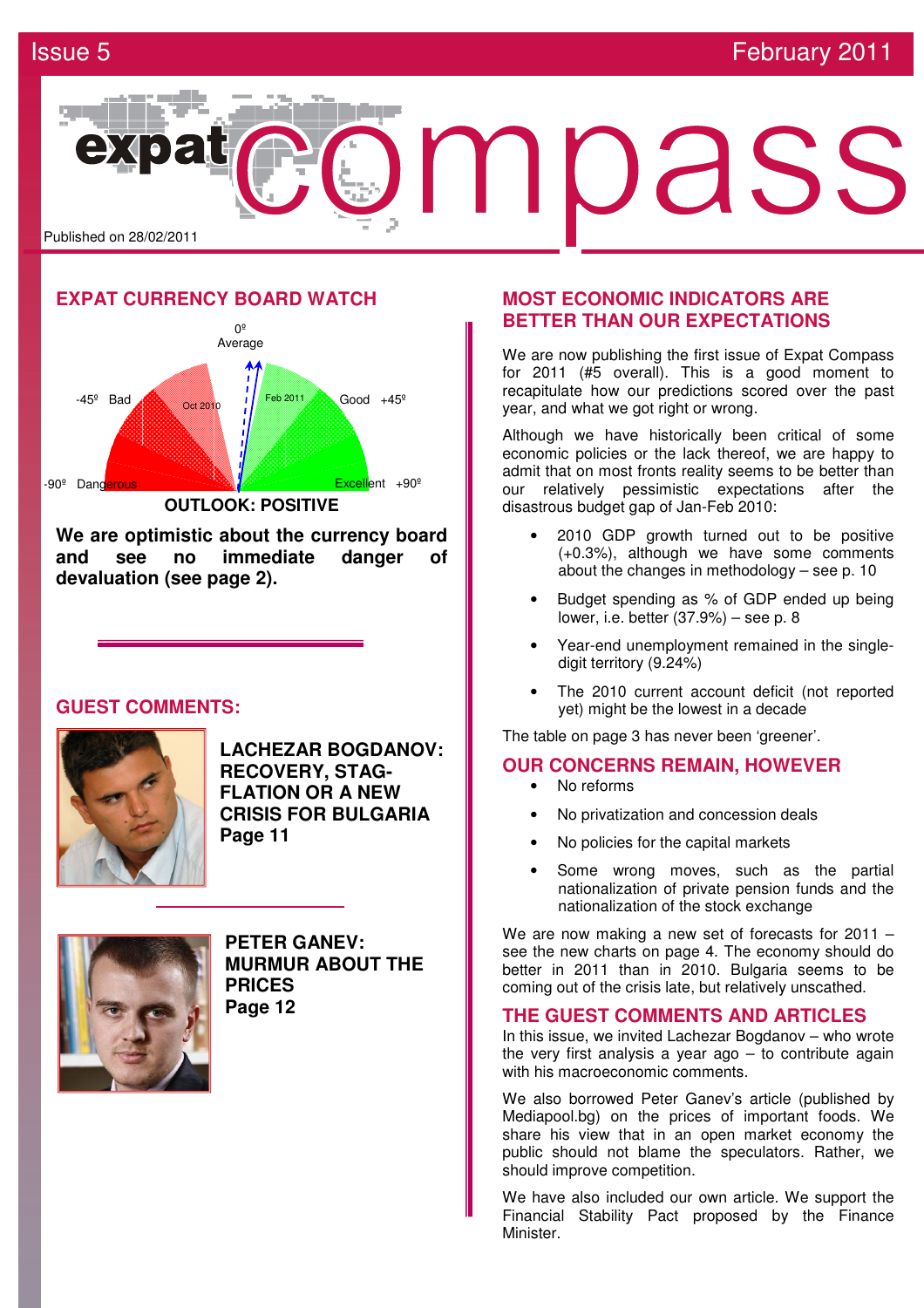# $\Theta$  is the  $\Theta$ **EXPAT CURRENCY BOARD WATCH OUTLOOK: POSITIVE**   $0<sup>°</sup>$ Average Oct 2010 Good  $+45^{\circ}$  -45**º** Bad Feb 2010 -90º Dangerous  $Fixed$ Excellent  $+90^{\circ}$

A year ago, the exchange rate was frequently discussed at economic discussions and business meetings. More recently, concerns have faded away as most economic indicators have started improving since the middle of 2010. Here is our positive conclusion:

## **We are optimistic about the currency board and see no immediate danger of devaluation.**

In the future months and years, we will continue constantly monitoring the development of relevant economic indicators in order to assess the health of the currency board and to potentially predict any negative events, should they ever occur.

| Date     | Reading of the<br><b>Compass (Angular</b><br>Degrees) | Change | <b>Comment</b>                                                      |
|----------|-------------------------------------------------------|--------|---------------------------------------------------------------------|
| 2005     | $+64^{\circ}$                                         |        | Currency board very stable                                          |
| 2008     | $+44^{\circ}$                                         |        | -20 <sup>°</sup> Deterioration due to current account concerns      |
| Jan 2010 | $+20°$                                                |        | -24 <sup>°</sup> Deterioration due to budget and recession concerns |
| Mar 2010 | $+9^{\circ}$                                          |        | -11 <sup>º</sup> Deterioration due to budget and reforms concerns   |
| Jun 2010 | 0 <sup>°</sup>                                        |        | -9 <sup>2</sup> Deterioration due to budget and reforms concerns    |
| Oct 2010 | $+4^{\circ}$                                          |        | $+4^{\circ}$ Improvement due to exports growth                      |
| Feb 2010 | $+8^{\circ}$                                          |        | $+4^{\circ}$ Improvement in many economic indicators                |

It is becoming more difficult to draw all the arrows and the dates in the picture. That is why, we are also providing a table with all the historical data. The measure is angular degrees  $(°)$ . The reading of the Compass can change between  $+90^{\circ}$  (horizontal to the right, Excellent) and  $-90^{\circ}$  (horizontal to the left, Dangerous). 0º is a neutral (vertical upwards, Average) reading.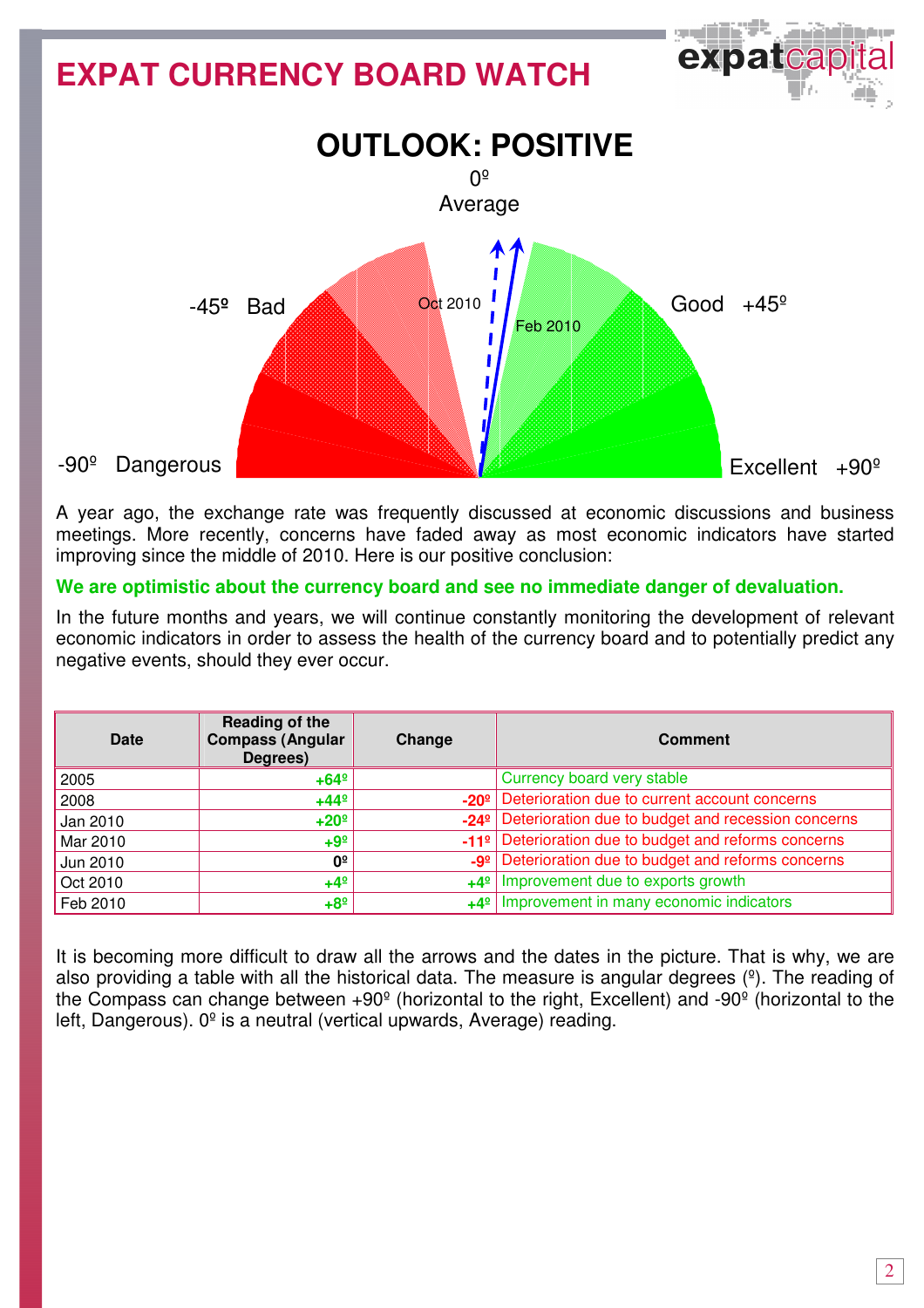

How to assess the stability of the currency board and to predict any danger of devaluation? We suggest the following check-list of 16 questions and provide our answers:

| <b>ISSUE</b>                                                                                                                                                                                                                                      | <b>OLD</b>   | <b>NEW</b> | <b>COMMENTS</b>                                                                            |
|---------------------------------------------------------------------------------------------------------------------------------------------------------------------------------------------------------------------------------------------------|--------------|------------|--------------------------------------------------------------------------------------------|
| <b>I. Political issues</b><br>1. Does the government support the currency board?<br>2. Does the Central Bank support the currency board?<br>3. Do the European institutions (EC, ECB)<br>support Bulgaria in joining the ERM II and the Eurozone? | ٠<br>+++     | ++         | Yes<br>Yes, absolutely<br>Not much                                                         |
| II. Budget and debt<br>4. Budget balance<br>5. Budget spending<br>6. Government debt<br>7. Foreign liabilities of the private sector<br>8. Fiscal reserves                                                                                        | +++          | ++<br>٠    | Deficit, moderately large<br>Not excessive anymore<br>Very low<br>High, falling<br>Average |
| III. Economic cycle related issues<br>9. GDP growth<br>10. Inflation<br>11. Unemployment<br>12. Strength of the banking system                                                                                                                    | $+ + +$<br>٠ |            | Close to zero<br>Low, rising<br>Stable<br>Good but worsening                               |
| <b>IV. External balances</b><br>13. Current account deficit, trade deficit<br>14. Foreign direct investment<br>15. Revenues from international tourism<br>16. Foreign exchange reserves                                                           | ٠<br>٠<br>++ | ++         | Improving fast<br>Low<br>Moderately high<br>High                                           |

Legend: Good Bad

This table looks better than a year ago. While sentiment in the economy remains weak, many economic indicators have numerically improved. The current account deficit has improved very fast, the recession seems to have ended. The budget picture is mixed.

In this issue of Expat Compass, we have kept most of our qualitative assessments unchanged. Here are some comments:

1) **The budget deficit** for 2010 of -3.9% on a cash basis was very close to our October forecasts, and lower than expected in mid-2010. We project another -3.0% for 2011.

2) **GDP growth.** Our latest forecast for 2010 was -1%. The preliminary number for 2010 has been reported at +0.3% positive growth. We have our minor skepticism about the GDP methodology changes implemented by the National Statistics Institute, which have resulted in higher reported growth for 2010. We expect growth for 2011 of +3.0% compared to the government's +3.6%.

3) **Inflation.** The year-end inflation crept up to +4.5% compared to our latest forecast of +3%. The average inflation for 2010 was +2.4%. We have removed one of the 'pluses' in the table above due to the growing inflationary pressures (fuels, foods), but do not consider this a problem.

4) **Trade and current account deficit** – much lower than in 2009 and better than our expectations.

5) **Unemployment.** The year-end unemployment of 9.24% was lower than our forecast of 10.5%. Bulgaria is coming out of the crisis without double-digit unemployment, which is a success.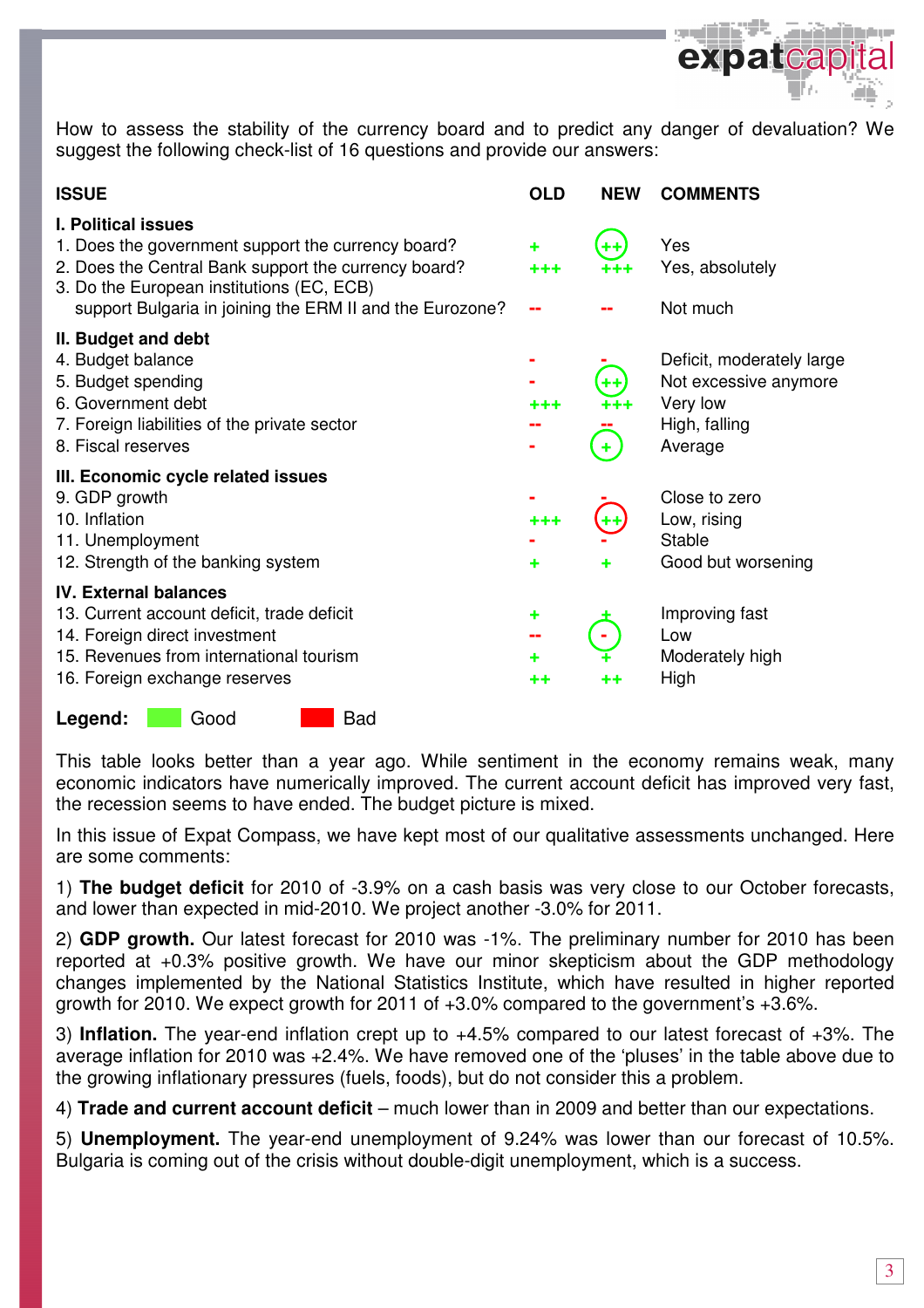## **INDICATORS, 2011**

## І**) Budget Surplus/Deficit, % GDP, 2011**



## **III) Government Debt, % GDP, 2011, Year-End**



**V) Inflation, %, 2011, Year-End** 



ІІ**) Budget Spending, % GDP, 2011** 

**SHIP** 

expatcap

وبمروان أعرقهم



І**V) Real GDP Growth, %, 2011** 



**V**І**) Current Account Deficit, % GDP, 2011** 



**VII) Unemployment, %, 2011, Year-End**

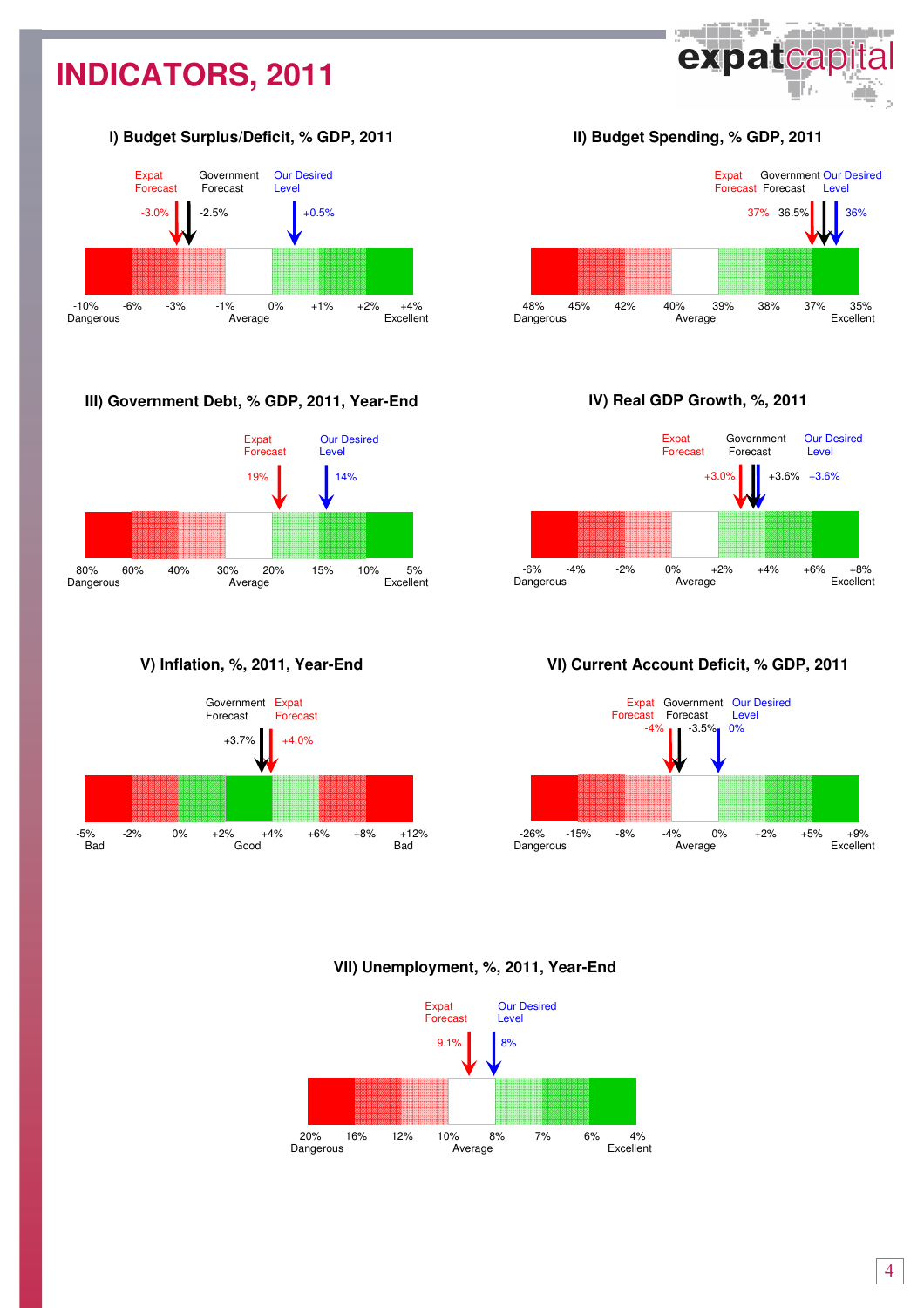## **2010 SUMMARY**

From the point of view of Expat Compass, the year 2010 was mixed for the Bulgarian economy. The glass is halffull or half-empty, depending on one's expectations.

## **It could have been a bit better, if:**

- the budget was balanced
- there were at least some privatization and concession deals, or public-private partnerships
- Bulgaria reported higher GDP growth than, say, Poland
- FDI was more impressive

## **However, it could have been much worse, if:**

- Bulgaria had fiscal and debt problems similar to most of the rest of Europe and the world – see Greece (but it hadn't)
- the banking system was in a deeper trouble  $$ see Ireland (but it wasn't)
- there were serious question marks about the exchange rate (but there weren't)

Below, we have enumerated the best and the worst achievements for the Bulgarian economy, ranked by importance. Please note that the budget situation is listed as number 1 in both rankings – as it could have been both a bit better and much worse.

## **The best achievements in 2010:**

- 1. The **budget** did not blow up like it happened in many other countries. A year-end deficit of around -3.9% on a cash basis would be envied by two dozen EU members. After the disastrous results in January and February (see the second issue of Expat Compass), the budget was practically balanced in March-September. This final number is extremely close to our forecast of  $-4.0\%$  which we published in the  $4<sup>th</sup>$  issue on 25 October 2010. We correctly expected that there would be large spending in December, but the budget would not need to be amended again at year-end.
- 2. **Exports growth** was impressive at +23% yearon-year (yoy) in H1 2010, rising further in H2: +47% yoy in July, +48% in August etc. Consequently, the **current account** was even in a small **surplus** for January-October – something not seen in over a decade.
- 3. Under the strict supervision of the Bulgarian National Bank, the Bulgarian **banking system** has been in a better shape than elsewhere.
- 4. **Direct taxes** remain low, the lowest in the EU. We disapprove of the social security contributions increase by 1.8% from 2011, though.



- 5. The **credit rating agencies** have not downgraded Bulgaria – unlike other countries. Most recently, Moody's reaffirmed its Baa3 rating with a positive outlook.
- 6. The **labour market** did not deteriorate according to our negative expectations from a year ago. The official **unemployment** figure has fallen to 9.24%.
- 7. A bit surprisingly to us, a small breakthrough was achieved in the **reform of the pension system.** The so-called 'point system' (see page 9) was changed in a direction making it more difficult to retire – good for the budget.
- 8. Nominal **pensions and public sector salaries** have not been increased (and also not been decreased) since mid-2009. The right policy, in our view.

## **The missed opportunities in 2010:**

- 1. The **budget** has not been balanced, although the government had repeatedly said so before February 2010. The deficit was -3.9% of GDP on a cash basis, or -3.6% on an accrual basis. We favour a balanced budget policy, thus, we are not happy.
- 2. Good opportunities were missed to **reform the most important sectors** in 2010:
	- The **pension system** is the largest longterm problem for the budget and thus for the economic policy of Bulgaria. Please see our comment on page 9
	- Absolutely nothing good can be said about **healthcare** – 3 ministers have been appointed so far, but we remain skeptical about the future of the sector
	- Some progress in the area of **state administration** – but we have not seen any final numbers about the optimization
	- Efforts but no major breakthroughs in **education and science**
- 3. The very dangerous **partial nationalization of the private pension funds,** Hungarian style. See page 9.
- 4. Low **FDI** due to:
	- objective external factors such as the global economic crisis
	- internal political factors such as the general perception of chaos and lack of direction of economic policy
- 5. Not a single important **privatization, concession** or **PPP** deal. We view this as a major proof of the lack of commitment to do reforms.
- 6. The dire straits of the **capital markets** due to the lack of any government policy in the area.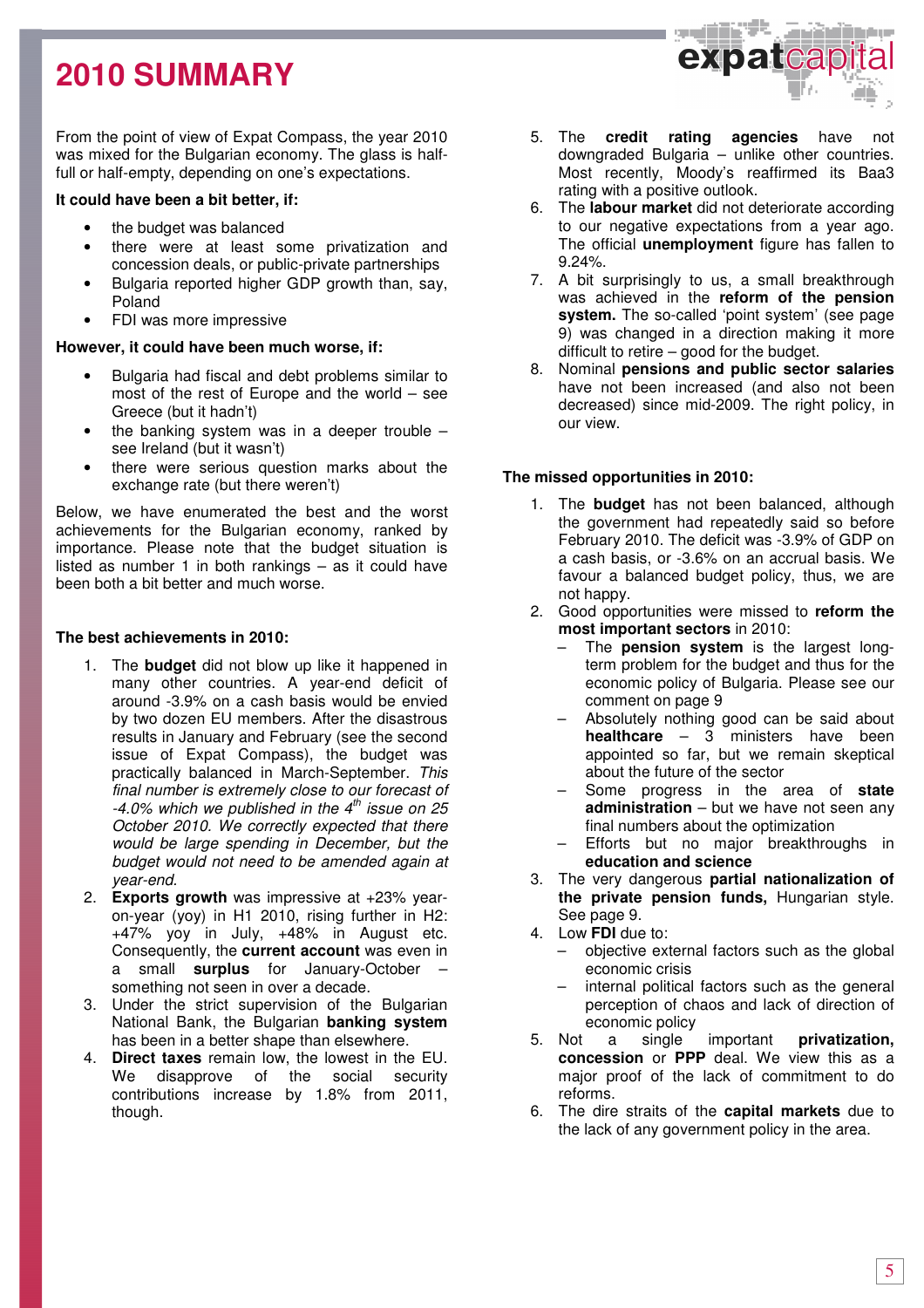## **2011: EXPECTATIONS**



Our expectations for 2011 on the economic front are somewhat better:

## **On the positive side:**

- 1. **Stable currency board** no threat to the exchange rate
- 2. **Budget deficit of around -3.0%** of GDP both on a cash basis and on an accrual basis
- 3. Positive **economic growth of 3.0%**
- 4. No major changes to the **unemployment rate of above 9%**
- 5. No dangerous **inflation** in the low single digits
- 6. No deterioration of Bulgaria's **credit rating**
- 7. A **mild fall in the interest rates** on deposits and loans
- 8. Progress with large transport infrastructure projects such as highways, the Sofia underground, the second Danube bridge

## **On the negative side:**

- 1. No **concession** deals
- 2. Hardly any **privatization** deals to remember. We promise a special analysis of Bulgartabac, if privatized ☺
- 3. No large **capital markets** transactions
- 4. No major reforms

In other words, more of the same.

### **Our wish-list**

In every issue of Expat Compass, we directly or indirectly make policy recommendations. In the  $4<sup>th</sup>$  issue, we published an article called '14 Golden Rules of Good Economic Policy' where we expressed our views. Specifically for 2011, under the best-case scenario, here is our 'wish list':

- 1. A **balanced budget** unlikely to happen
- 2. Significant progress towards **Euro Zone** membership – regardless of the current problems of the common currency – unlikely
- 3. Keeping the **low direct tax rates** intact likely
- 4. Keeping the low **budget spending** as % of GDP of around 36% – likely
- 5. **Privatization** of Bulgartabac, VMZ Sopot, several energy companies – possible, but unlikely, in our view
- 6. **Concession deals** for airports, ports, elements of the railway system, highways, water companies and other infrastructure projects – unlikely
- 7. Selling a number of stakes in state-owned companies through the **stock exchange** – possible, but unlikely, in our view
- 8. **Pension reform** in order to reduce the long-term deficit of the state pension system – unlikely
- 9. **Health reform** in order to introduce a better economic model into the system – unlikely
- 10. Aggressive promotion of **FDI, incoming tourism, and exports** – unlikely

This requires political will – difficult in practice.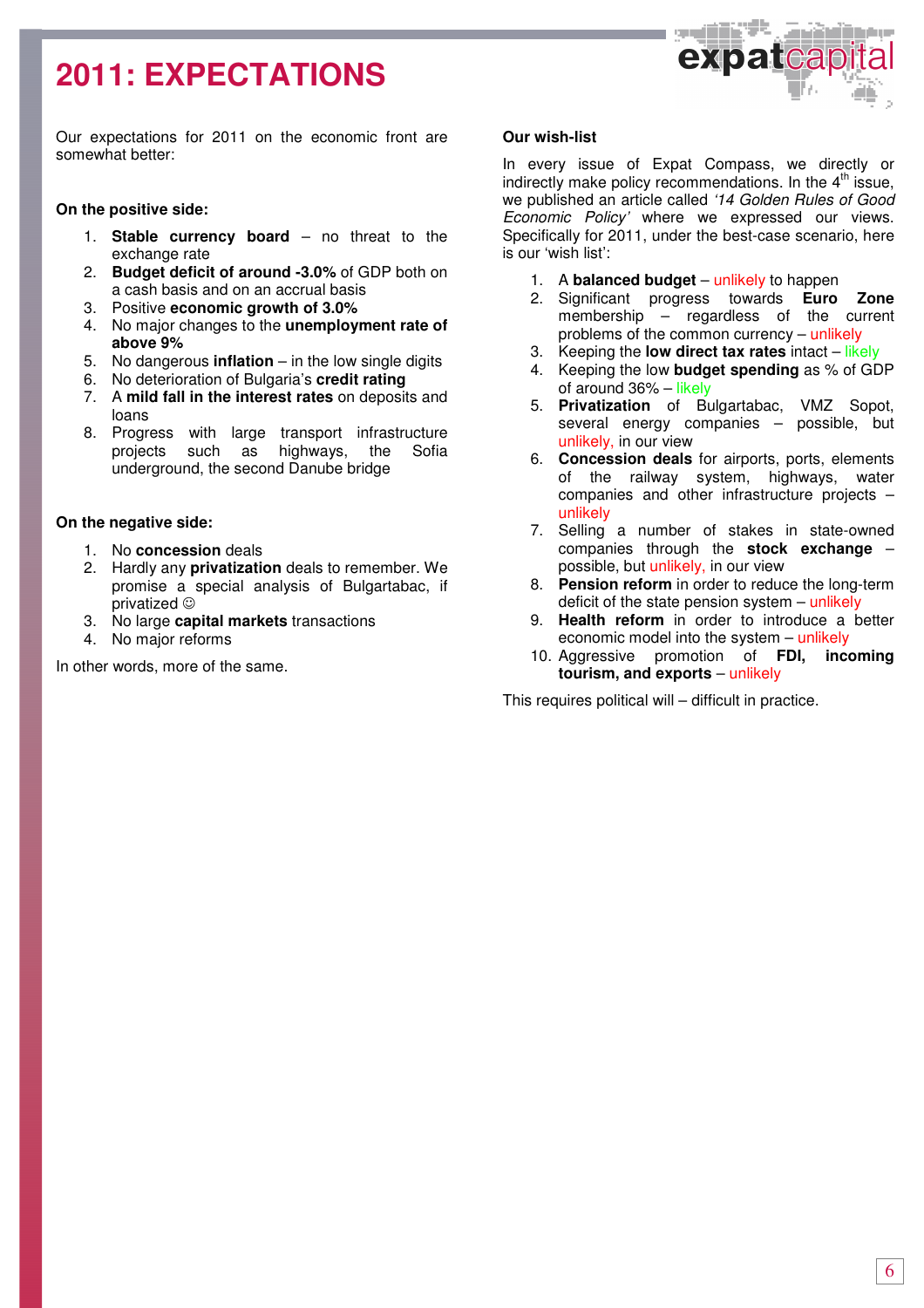## **I) 2010-2011 BUDGET DEFICITS – THE GLASS IS HALF FULL**



**Chart 1. Budget Surplus (+)/Deficit (-), on a cash basis, % GDP** 

Source: Ministry of Finance, Bulgarian National Bank, Expat Capital

Let us start with our long-term statement that we favour a balanced budget policy. We believe that running balanced budgets would have the following positive consequences for the country:

- The government would need no new financing, which is sometimes difficult to raise, especially in view of the recent global crisis
- Public debt would not rise, but would rather fall, both nominally and as % of GDP – as it was happening between 1997 and 2008. This would also facilitate Bulgaria's joining the ERM-II and the Eurozone
- The country would pile large fiscal and foreign exchange reserves. This is prudent, especially in view of the disastrous demographic forecasts for the 21<sup>st</sup> century
- Running no deficit would put stronger pressure on the tax authorities to improve tax collection
- Lower spending would put stronger pressure on the government to implement reforms in the public sector that are otherwise conveniently postponed by spending more

We remind that Bulgaria was running more or less balanced budgets between 1998 and 2003 (see the chart above) and large surpluses between 2004 and 2008. We think those were the right policies for those periods. In comparison, a deficit started looming since the middle of 2009. Since then, the country has gotten used to operating with an annual budget deficit of around -3-4%, and no one is intending to reduce it any time in the future. We would like to reinforce our view that the budget deficit is not a mathematical phenomenon, but a state of mind. I.e., certain families, rich or poor, always save – in good times or bad, while other families, rich or poor, always overspend – in good times or bad. Long-term, the first type would accumulate massive wealth. The second would go bankrupt. Bulgaria as a country belonged to the first group for over a decade, and is now joining the second group, may be for another decade. Not good.

### **2010 finished with a lower-than-expected deficit**

The budget amended in mid-2010 envisioned a deficit of -4.8%. The budget was practically balanced for March-September 2010, which we considered remarkable, especially compared to the disastrous January and February, as well as to the large deficits elsewhere in the world.

In our October 2010 issue of Expat Compass, we published our forecast for a -4.0% deficit on a cash basis. The final number was very close at -3.9%. Lower than the planned -4.8% and one of the lowest in Europe, but still a deficit. So, the glass is half full.

#### **2011 – more of the same**

The Budget Law was passed with a deficit of -2.5%. Lower than the one in 2010 and lower than the Maastricht criterion of -3.0%, but still unambitious. It is too early to say what would actually happen during the year. We do not expect the economy to grow as fast as the planned -3.6%. In addition, the local and presidential elections in the coming autumn increase the risk of higher spending. Hence, our current forecast of -3.0%.

**Diagnosis:** mildly in the 'red' (i.e. negative) zone

**Implications for the currency board:** negative to neutral

## **Budget Surplus/Deficit, % GDP, 2011**

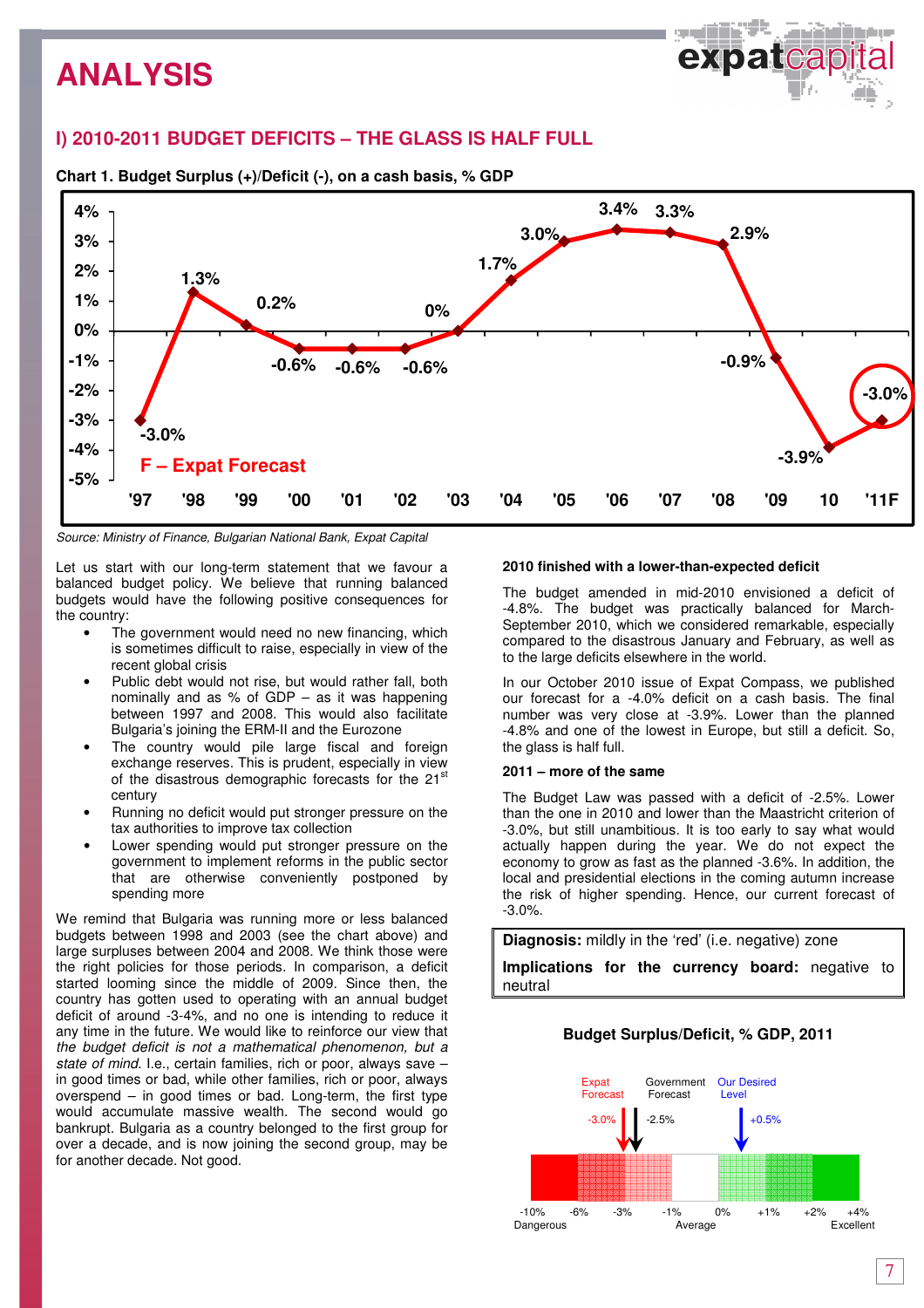

## **II) BUDGET SPENDING: MUCH LESS LAVISH THAN WE FEARED**





Source: Ministry of Finance, Bulgarian National Bank, Expat Capital

## **2010 ended up with lower spending: 37.9% of GDP**

In the previous issues of Expat Compass, we expressed our concerns that budget spending as % of GDP would be excessive, probably reaching the highest level for two decades. The amended budget in mid-2010 envisioned spending of 42.3%, which we considered too lavish. However, the final number was 37.9% on a cash basis. We see 4 reasons for this:

- 1. The Finance Minister was successful in cutting spending – a good achievement
- 2. Real GDP increased in 2010 by +0.3% instead of falling
- 3. Inflation was double the initial expectations, which additionally increased nominal GDP. As a result of reasons 2 and 3, the denominator in the ratio spending/GDP was larger
- 4. Budget revenues were lower than planned and much lower than in 2009: 34% of GDP in 2010 versus 36.5% in 2009

This last reason is also important to understand, and we tried to explain it in the previous issues of Expat Compass. Usually, governments and analysts consider the **budget deficit** number to be much more important than the level of revenues and spending. Rightfully so, just like in football games it is more important who wins and by how many goals, and not whether the score is 3:0, 4:1 or 5:2.

When governments collect more revenues than expected, they are inclined to spend some of the excess revenues, while targeting a certain level of budget deficit or surplus. This was going on for a number of consecutive years till 2008.

Opposite, when revenues fall short of targets, there is pressure for cutting expenditures, so that the deficit is not too large. This is what happened in 2010.

The government should be commended for not raising public salaries and pensions for 2 years. As we all know, this is not very easy to achieve politically.

**Diagnosis:** from 'red' (i.e. negative), we are moving to the "dark green" (i.e. very positive) zone

**Implications for the currency board:** very positive

## **Budget Spending, % GDP, 2011**

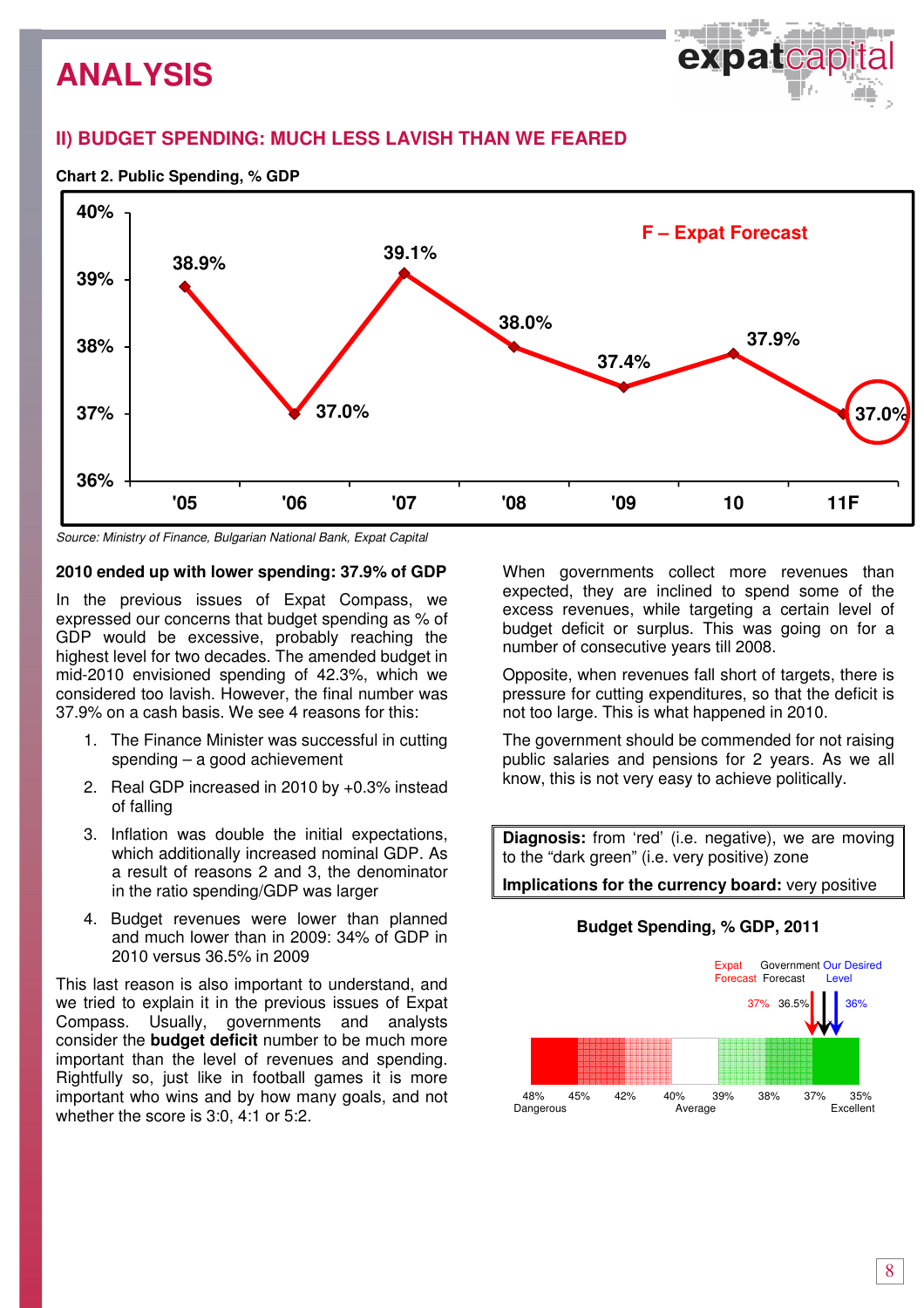

## **III) PENSIONS – A SMALL VICTORY AND A BIG MISSTEP**

## **A small victory in the area of pensions**

We cannot be honest if we do not mention two positive achievements (positive for the budget and the currency, not for the pensioners):

## **1) Pensions have not increased since the government came to power in mid-2009**

We have repeatedly expressed our opinion that pensions had increased more than they should have between 2007 and mid-2009. Decreasing them in nominal terms is politically difficult in any country. Keeping the nominal level of pensions while GDP is rising in nominal terms is the other way to reduce the weight of pensions in the budget. This is what the government has done  $-$  so far, so good.

## **2) The government surprisingly abolished the so-called 'point system'**

… but in the opposite direction of what trade unions and pensioners had hoped for. Without going into much detail, during the past decade one could retire if he/she reached a certain age OR had worked for a certain number of years. Both brought 'points'. Pensioners demanded that the second condition be dropped, so that people could retire more easily even if they had not worked enough or at all. The government made retirement more difficult by replacing the OR with AND. No one protested as this change was not widely discussed and noticed.

Although we like this step, we still cannot call the whole situation a 'pension reform'. There is no reform.

## **We are very critical about the partial nationalization of private pension funds**

In 2010, Hungary nationalized all its private pension funds – worth over EUR 10 bn. It is hard to believe that this is happening not in Venezuela, but in the EU and in one of the most reformist CEE countries. Hungary had been the second country in Europe after the UK to introduce the third pillar of the pension system – the private pension funds.

Bulgaria was contaminated with the idea. The government tried to nationalize all the so-called professional private pension funds worth almost half a billion BGN. After the big scandal, a compromise was reached, and 'only' a quarter of those funds was nationalized.

We find it difficult to characterize this move in appropriate words. This resembles the nationalization after 1945. It is very strange that such an idea never occurred to a socialist cabinet after 1989, but was implemented by allegedly rightwing governments both in Hungary and Bulgaria. Several times in this Expat Compass, we say 'The Gods must be crazy'.

## **Compared to this nationalization, the increase of social security contributions by 1.8% seems peanuts**

Obviously, we did not support that, either. Social security contributions are a kind of direct tax on employment. We do not think higher direct taxes are a good policy.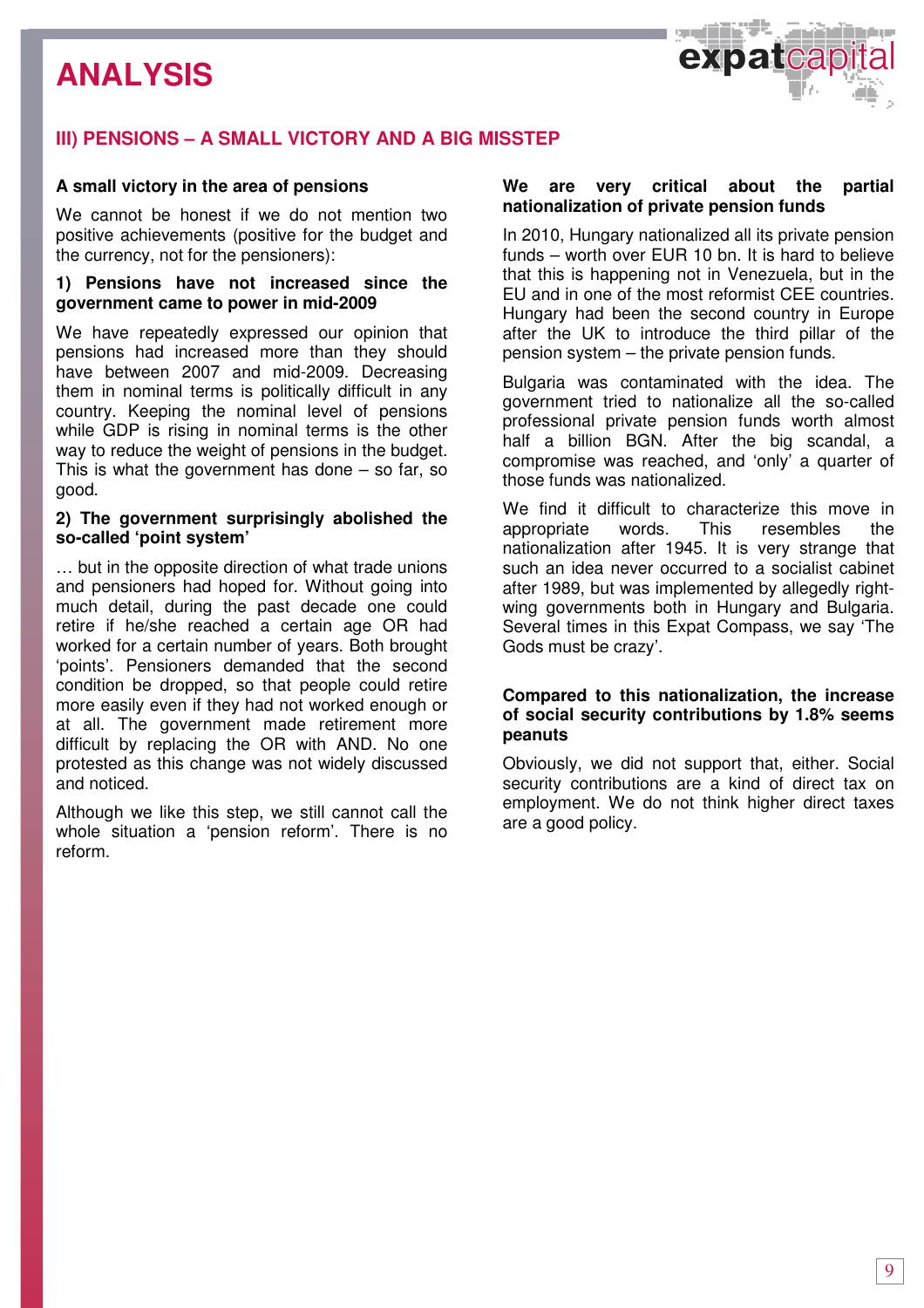## **IV) GDP GROWTH – WE SEEM TO BE COMING OUT OF THE RECESSION**

## **Chart 3. Real GDP Growth, %**



Source: Bulgarian National Bank, National Statistics Institute, Eurostat, Expat Capital

## As Winnie the Pooh says, "The more… the more".

Bulgaria is likely to finish this recession with scratches only. Deep scratches they might be, but not lethal wounds. No bank failures, no major budget deficits, no extraordinary tax hikes, no currency devaluation, no reduced pensions or salaries in the public sector, no credit rating downgrades, no IMF or European Commission bailouts. If you do not like the picture, check out our neighbours Greece and Romania, or Hungary, Latvia, Ireland. Not to mention the US and the UK. The big local casualty was the stock market. Bulgaria might be the only country in the world where the indices plummeted by 85% from the peak and have not recovered much yet.

## **+0.3% growth for 2010**

After the drop in GDP of -5.0% in 2009, the preliminary numbers for 2010 show annual growth of +0.3%, the Q4 number being +2.1% year-on-year. On the one hand, we share some analysts' small concerns about the changes in NSI's methodology (the National Statistics Institute). For the first time, they published GDP numbers taking into account the lower number of working days in 2010 compared to 2009. Yes, your guess is correct. This was done because it improves the GDP growth number from possibly -0.1% (this is our own guesstimate) to +0.3%. Naturally, this methodology would not have been used, if it had resulted in a worse number.

On the other hand, we are happy with the +0.3%. We improved our forecasts throughout 2010, but we were always lagging behind the recovery. Thus, any positive number for 2010 is good news for us.

### **The sources of growth – mostly (or only) exports**

والتخالف والمسود

expatteap

We discussed this topic in the  $4<sup>th</sup>$  issue of Expat Compass on page 6. We reinforce our view that rising exports are the healthiest path to growth, especially from the point of view of the currency board. We disagree with a number of analysts who think that domestic demand is a better factor of recovery. Rising domestic demand would result in worsening external deficits, which would be bad for the currency. On the contrary, rising exports are excellent news for the currency.

The other components of GDP were not growing in 2010 – domestic consumption, investments. European funds should have had a positive effect on GDP in 2010, and this trend should continue in future years.

**Diagnosis:** from 'red' to green – the recession is ending

**Implications for the currency board:** mildly positive

## **Real GDP Growth, %, 2011**

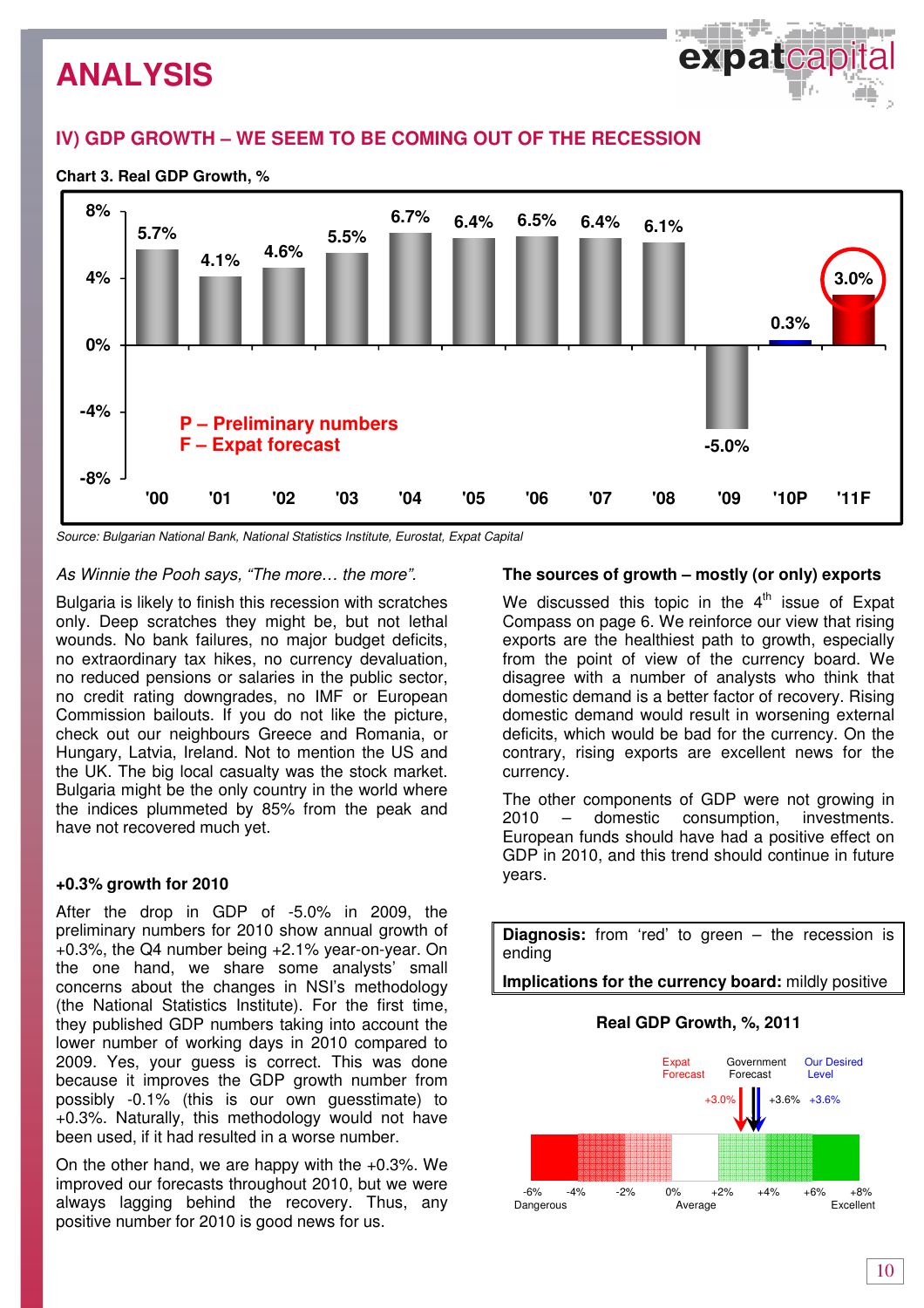## **GUEST COMMENT**



## **RECOVERY, STAGFLATION OR A NEW CRISIS FOR BULGARIA?** LACHEZAR BOGDANOV



Lachezar Bogdanov was born in Sofia, Bulgaria in 1976. He has a Master's degree from the University of National and World Economy. In 1996, he started working as a researcher at the Institute for Market Economy in Sofia, a leading NGO and think-tank. From 1999, he coordinated business environment and deregulation projects with the Institute.

He is founder and a board member of the Bulgarian Society for Individual Liberty (2003) and founder of the Bulgarian Economic Association (2003). In 2004, he co-founded the Industry Watch Group – a private economic research and analysis company.

The major fields of his work include tax and fiscal policy analysis, public-private partnerships and privatization, analysis of the real estate market, assessment of macroeconomic risks.

Photo: Capital.bg

More than two years after the financial crisis burst in the fall of 2008, the Bulgarian economy is still not on a clear path for recovery.

First, the good news: from a technical point of view, i.e. the dynamics of the GDP, the recession is over, and the economy has already recorded slight positive growth since Q2 of 2010. It was by all means export driven growth – the rise in exports was 23.8% towards EU markets for January-November (year-on-year) and an astonishing 48.5% for 2010 towards non-EU countries. Despite the price increase effects (mostly, in commodities), the real growth will be double-digit. What stands behind this positive development, aside from rising commodity prices, is the recovery of the manufacturing economies in the EU, mostly – Germany. As main trade partners recover from the recession, Bulgarian exports typically respond with a 3-6 month delay. The Industrial Production index has been recording positive growth rates (compared to the respective months of 2009) ever since April 2010.

The banking sector proved to be healthy mostly due to the relatively prudential credit policies prior to the crisis. Therefore, despite the accumulation of bad debt on the balance sheets, we witness no mass business and individual foreclosures. Moreover, households accumulated additional BGN 3 billion (about 4.5% of GDP) savings in domestic bank deposits during the year.

But the grounds are shaky. Macroeconomic fundamentals, especially in the financial sector, are not looking good both in Europe and the US. Banks have a lot of illiquid assets on the balance sheets, the latter propped-up for the time being by the extremely loose monetary policies of the Fed and the ECB. A new banking crisis, resulting in yet another sharp decline in investment, is still a possibility. A side effect of the quantitative easing on both sides of the Atlantic is the rise in commodity prices. For Bulgaria, a net importer of natural resources, the negative impacts on the cost structure of the economy are quite real, while

at the same time the "stimuli" which supposedly stem from such monetary policies are confined to the banks and governments (in Western Europe and the US) that receive them.

As already demonstrated in 2010, even a spectacular rise in exports in a relatively open economy is not sufficient to boost the overall GDP growth and job creation. Moreover, once major industrial exporters approach the capacity ceiling, growth rates will quickly fall. Therefore, export growth can be maintained in the mid- to long-term only through a substantial flow of investment. At the same time, as the last decade proved for Bulgaria, domestic demand – for both final consumption and capital formation  $-$  is driven by the inflow of foreign capital. Until foreign direct investment and bank lending financed from abroad do not recover, almost all sectors in the economy are doomed to stagnation or at most, quite low growth.

As the potential for a fast and sound recovery is there, we should by no means rule out the risk of a new economic crisis in Bulgaria. As already mentioned, the single most important factor for high growth is the level of capital flows to the country. The latter, however, became extremely sensitive to political risk in the recent years. As fiscal adjustment is particularly difficult with a high unemployment rate and low growth, investors should closely monitor public finances. Bulgaria maintained an average (from the EU perspective) level of its budget deficit – 3.8% of GDP in 2009 and probably another 3.8% in 2010. However, the inefficient public sector requires bold reforms that are repeatedly delayed – in health and pensions in particular. If the lack of hard budget constraints in state-owned monopolies (e.g. the railways, the electricity and heating companies, etc.) is added, the immediate threats to fiscal discipline become quite substantial. Until these are resolved in a decisive and sustainable manner, the perception of risk and uncertainty will remain high, thus hindering the flow of foreign capital into the Bulgarian economy.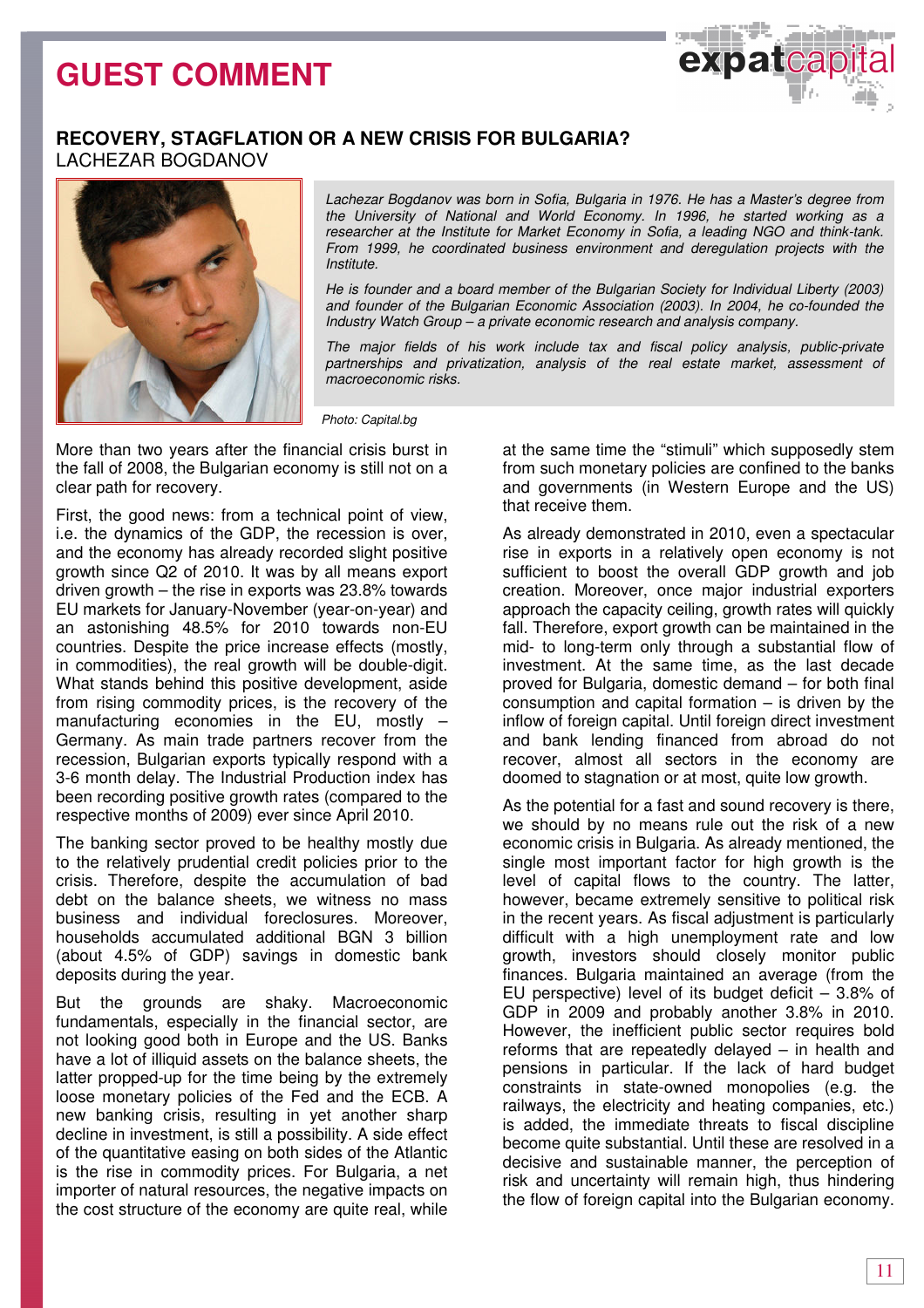## **GUEST COMMENT**



## **MURMUR ABOUT THE PRICES**

PETER GANEV, INSTITUTE FOR MARKET ECONOMICS

Mediapool.bg, 13/02/2011



Petar Ganev is a Senior Economist at the Institute for Market Economics – Bulgaria. He is working with the Institute since 2007. His current work is focused on fiscal policy, competition and regulation. He is also interested in economic development, including issues such as extreme poverty and climate change.

Mr. Ganev studied Macroeconomics at the University of National and World Economy (Sofia). He is the founder of IME Students Club – an informal libertarian youth organization created in the beginning of 2009. The Club consists of more than 350 students from different universities in Bulgaria.

Photo: Segabg.com

In the last weeks, there have been persistent talks about the prices – some are too high, others are too low. Of course, some 'experts' appeared immediately who started talking about the interference of the state – restricting the rise in food prices, while fighting the low prices at hypermarkets. How these two goals are combined is not clear to the 'experts' themselves, but everyone is pushing his/her own ideas.

Let us start with the high prices – the food prices have increased a lot, and now the whole Europe is trying to deal with this problem. 'The whole Europe' means only Cyprus, where the government put price limits with the EU approval – not exactly permission, but rather a lack of veto for such an action. This measure in Cyprus is not a surprise – this is the only country in Europe where the whole power is in the hands of the Communist Party. So, generally speaking, this is a great example for the front page of a Bulgarian newspaper.

In addition to the Cyprus example, there was news that the EU is discussing measures against the high food and fuel prices, throwing the main blame on financial speculators. However, these conclusions have strong political character – after all, it is better to blame a financial speculator than government policies. All these debates are based on an EC report, in which it is explicitly claimed that speculations are pushing up the prices. However, it was not mentioned in Bulgaria that the report was slowed down after the rough reaction of the French president Sarkozy – the reason is that a draft of the report appeared in the media where the speculators were not blamed for the high prices. However, political interference changed the conclusions. This event resembles the reports on global warming – scientists write one thing, politicians edit it.

It is a fact that the food and fuel prices have increased – not so much due to speculations, but because of state policies and conflicts, as well as because of purely climatic reasons. With regard to the food price speculations, this is not a new phenomenon at all – there have been speculations since the end of XIX century, and back then even farmers, who had real production for sale were speculating on commodity exchanges with 'virtual' wheat.

This is all clear, but it does not lead to some bombastic conclusions that when prices are high, the state should interfere – there is no state which has interfered actively in the setting prices, even food prices, and has prospered from it. Exactly the opposite, this is the path leading to more serious problems. Price ceilings mean only one thing – the prices will be low, but the goods will be missing. What is the benefit of low bread prices, when there is no bread in the store? There is no administrative way to fight high prices.

The solution to the high prices problem is competition. The competition which sometimes works so well that people start complaining about low prices – the store chain suppliers were pushed (read as pushed by the competition), and the Minister of Agriculture frankly said 'low prices are a kind of fraud for consumers'. It is not very clear how one could explain to the ordinary person that low prices are a fraud and also a huge problem.

The thesis is that hypermarkets hold the whole market  $-$  in a way, one can either sell there, or nowhere, i.e. there is no choice. Yes, but no. The chains definitely compete with small stores – there are such stores in every town and every neighborhood. In my neighborhood in Sofia, for example, there are over 10 family stores and two big hypermarkets – they all offer a choice to their customers. Yes, chains take the business from small shops, but this does not mean that the latter have disappeared. The hypermarket has its advantages and gradually finds its place, but it does not fully replace a small store.

We reach the following situation – hypermarkets are not full masters, but they have strong influence on the market. However, what do hypermarkets mean? Why are they viewed as one, as if they are owned by the same person and do not compete with each other? Exactly the opposite, there are a lot of chains in the country, and obviously they compete severely for customers. If someone does not agree with this statement, please remember the video showing 'people are fighting for cheap bananas'. If the chains act together, how about all the 'sales'? Since when does the 'lack' of competition lead to lower prices?

The conclusion is clear – hypermarkets have serious influence on the market and compete strongly among themselves. In such a situation, low prices and a lot of promotions can be expected – they are real, the practice confirms the logic. The murmur for pressure is just murmur against competition – certain businesses are apparently looking for their market niche in the legislative and the executive power.

I will finish with a text from Ludwig von Mises. In his founding writing 'Human Action', in the chapter 'The Government and the Market', Mises discussed the 'fair' price. He wrote:

'It is 'fair' for a person, when the price of the products and services he is selling is increasing, and when the price of the products and services he is buying is falling. For the farmer, for example, the price of wheat, no matter how high, seems 'unfair'.

The 'experts' in Bulgaria think exactly as Mises had written, but without the quotation marks around the word fair. Mises also wrote, 'the concept for 'fair' or 'honest' prices lacks a scientific explanation; this is a mask for wishes; ambition towards a certain state, different from reality'.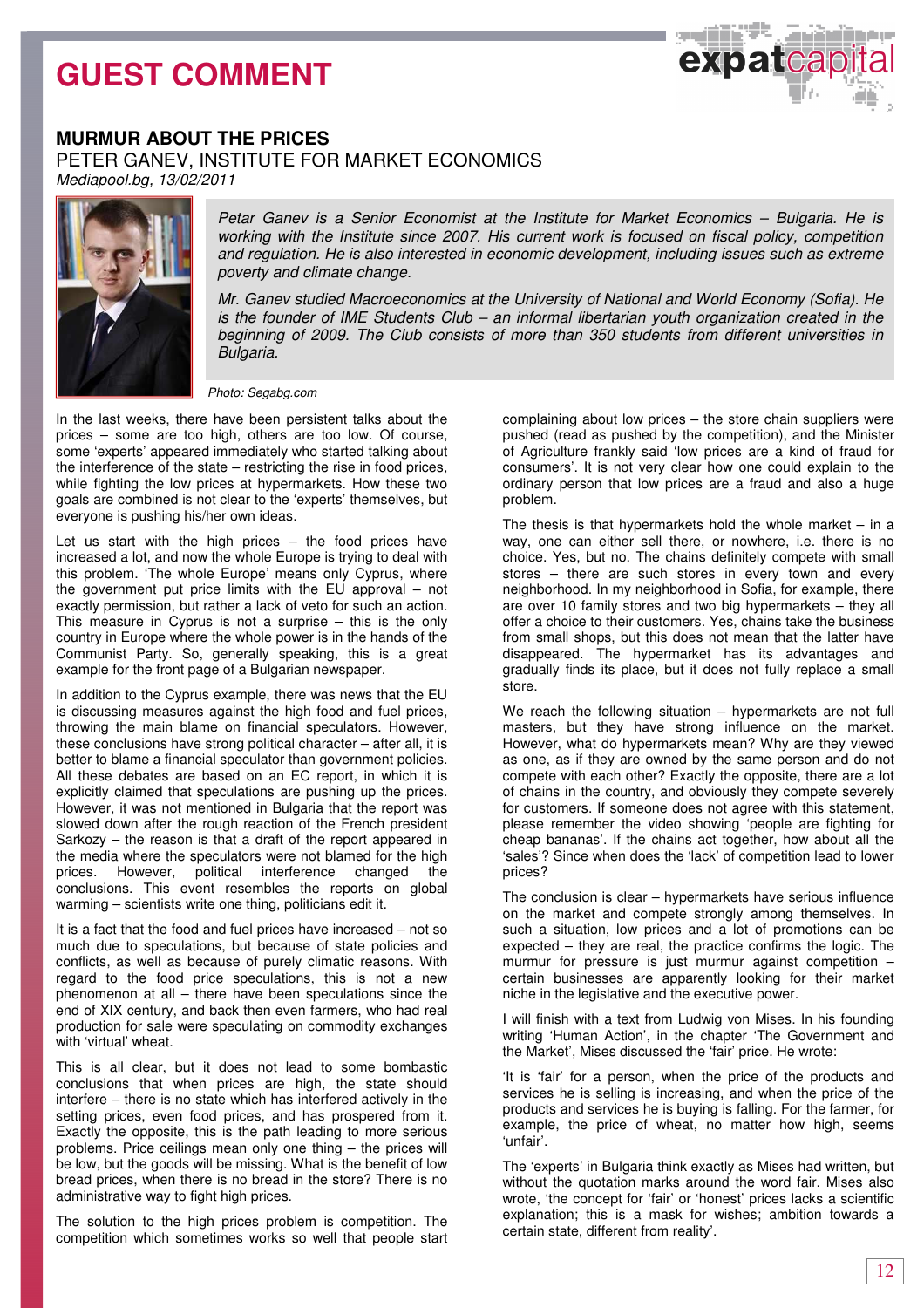## **ARTICLE**

## **THE BULGARIAN FINANCIAL STABILITY PACT**  NIKOLAY VASSILEV, CFA

A revolutionary step forward, although not ambitious enough

**MY SIMPLE AND CLEAR PROPOSAL (In a different order of importance)** 

- 1. No budget deficit
- 2. No increases of direct taxes
- 3. Government spending up to 37% of GDP

All of the above can be overruled by a 2/3 majority in parliament.

**THE FINANCE MINISTER'S PROPOSAL (As of 22 February 2011)** 

1. Government spending up to 37% of GDP, not counting European funds and domestic co-financing

فالألالي

expatcap

- 2. Any increases of direct taxes should be passed by a 2/3 majority in parliament
- 3. A) Budget deficit up to 3% of GDP
- B) Public debt up to 40% of GDP

### **MY CONCLUSION**

I strongly support the Finance Minister's intention to introduce the so-called 'Financial Stability Pact' (FSP) in the Bulgarian Constitution. Even in an imperfect form, it would be much better to have it than not. Will it pass through the current parliament? Probably, and I hope so.

I

### **MY RECOMMENDATIONS TO MINISTER DJANKOV**

- I. KISS = Keep It Simple and Stupid. Any formulas such as how to forecast the deficit are not likely to be understood by the public and might derail the whole idea
- II. Be more ambitious on the deficit side. Replace the 3% allowed deficit with 0%. Otherwise, politicians will be stimulated to always allow a 3% deficit
- III. Make sure these rules are passed by this National Assembly as the next one might be more populist than the current one

#### **THE 'BUDGET AMENDMENT' DEBATE IN THE US IN THE MID-1990S**

I was a student in the US during the 1990s and was fascinated by the 'budget amendment' debate which was going on around 1995. A new Republican-dominated Congress during President Bill Clinton's first term attempted to write down the following rule in the US Constitution:

• No federal budget deficit. This can be overruled by a 3/5 majority (if I remember correctly)

As a student, I supported the amendment. Sadly, it was passed by the Congress but not by the Senate as the Democrats opposed it. Their reasoning was: you never know what the future state of the economy will be. Thus, you should not say in advance what future economic policy should be. The Republicans' answer: but this rule can be overruled by 60% of the members of Congress. So, in especially difficult times, there could be a temporary deficit.

#### **THE IRONIC AND TRAGIC DEVELOPMENT IN THE US SINCE 1995**

Ironically, with President Clinton, a Democrat administration ran budget surpluses, although the very Democrats did not support the balanced budget amendment. How do you remember the Clinton era? I remember it like this: strong dollar, rising stock market, falling government debt, very strong United States.

Later, the George W. Bush administration (Republican) allowed record budget deficits, and so has Barack Obama (Democrat). What do you predict to happen? My expectations for the US are grim: astronomical government debt, weakening dollar (have you moved your savings to Chinese yuans, Bulgarian levs, or gold yet?), a shift of global reserves away from the dollar (strategically bad for the US), excessive dependency on uncertain borrowings from Asia and the Middle East. This century is not likely to be so dominated by the US like the 20<sup>th</sup> century. And all this because the budget amendment was narrowly not passed? The Gods must be crazy.

## **THE EU'S SIMILAR EXPERIENCE**

The Maastricht criteria (e.g. budget deficit up to 3%, public debt up to 60%) were not strictly enforced even under the excellent economic conditions in the 1990s and until the global crisis hit in 2007-8. Even countries with very high debt (Italy, Belgium, Greece) were proudly allowed into the Eurozone. Then the terrible crisis came unexpectedly (so much about the 'New Paradigm' – the theory from 10 years ago that we are now very smart to avoid any economic cycles). Today, most EU members do not meet the Maastricht criteria. The Eurozone might fall apart. We might see drachmas in the future, but seeing Deutschmarks would be even more weird.

The usual economic policy wisdom is that you should save during the boom (as Bulgaria did responsibly between 1998- 2008) so that you have more room to maneuver during a recession. What did countries such as Hungary and Greece do? They ran crazy deficits instead of surpluses during the best economic cycle ever, amassed huge debts, and practically went bankrupt a couple of years ago. The international community bailed them out with a total of over 100 billion euro, which makes the US\$ 1 billion IMF support for Bulgaria in 1997 look like pocket money. Bulgaria seems to have learned the 1997 lesson well. Others still need to learn.

Over the last year, Greece has suffered major protests because the government was trying to reduce the deficit from 15% to … 8%. In my modest view, Greece should be running consistent **surpluses of +5%** for one or two decades in order to just stay afloat. A feat not seen since Achilles' times. Can they do it? No. Do you hold any Greek bonds? Good luck.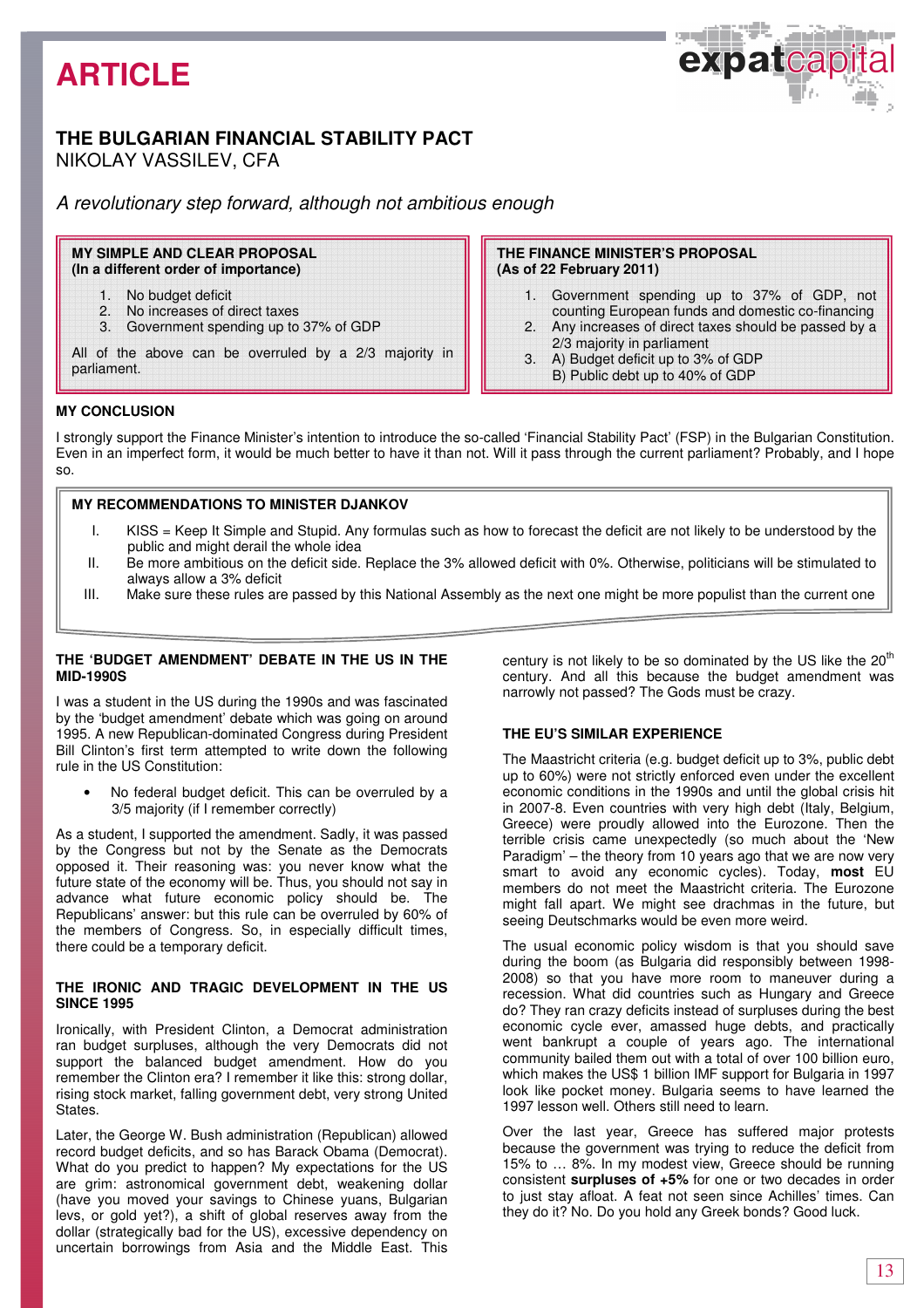

#### **HOW ABOUT THE WORSENING DEMOGRAPHY IN EUROPE AND JAPAN?**

The expected demographic catastrophe makes the picture even worse. How Europe plans to manage the situation by allowing a generous 3% deficit per year (and seldom keeping the rule) is unclear. The numbers just do not add up. Maybe we should suggest the Maastricht rule be changed to a **surplus of at least +3%.** Can it happen politically? No.

The fate of Japan is even more incomprehensible. The government debt is over 200% (!) of GDP. Among 131 countries (Wikipedia), Japan ranks 2<sup>hd</sup> after Zimbabwe which is notorious for its hyperinflation and mismanagement. Are the Gods not crazy? And Japan's demographic outlook is definitely worse than Africa's. Standard & Poor's recently downgraded Japan's credit rating to AA-, and Moody's changed the outlook to negative.

### **THE COALITION AGREEMENT IN 2005-2009**

I claim to be the main author of the so-called '3 anchors' of economic policy for the previous government, which were included in the Coalition Agreement of 2005:

- 1. No budget deficit overfulfilled, large surpluses in 2005-8
- 2. No increases of direct taxes overfulfilled, direct taxes and social security contributions were strongly reduced in 2005-9
- 3. Government spending should not exceed 40% of GDP – overfulfilled, spending was 37-39.1% in 2005-9

Those 3 anchors strongly resemble the logic of the current FSP. Or maybe they have partially inspired it  $-$  nothing wrong with that. Here are my comments on the 3 components of the FSP, suggested by the Finance Minister.

## **1. THE 37% SPENDING RULE**

**Excellent.** This is lower than the 40% anchor in 2005. The reason we put the less ambitious 40% in 2005 was that with a leftist government we wanted at least to avoid a Hungarianstyle 50% spending in Bulgaria. You might remember that in 2005-7 the leftist politicians quoted Hungary as having very successful economic policies that Bulgaria should copy – especially the 50% hike in public sector wages. Later, history proved different. The same people stopped mentioning Hungary after 2007.

The 2011 budget envisions spending of only 36%. The fact that this low (i.e. good) number was primarily achieved due to the low budget revenues and not due to conscious policies is not so important. I believe that lower budget spending leads to higher economic growth and is thus good for the country. If you think the opposite, see what David Cameron, the new UK Prime Minister, is saying. Super-capitalist Britain is spending 51% of GDP, and communist China only 24%. Which country has been economically more successful lately?

**Conclusion: I support the 37% spending rule as suggested.** 

#### **2. THE DIRECT TAXES RULE**

**Excellent.** I strongly believe that the lower the direct taxes in Bulgaria, the better. These include taxes on personal income (10% flat), corporate profits (10%), and capital gains (0% since 2002). The social security contributions should also be included here (first reduced by 11% after 2005, then increased by 1.8% in 2011).

If you believe that higher and progressive taxes are more socially just (whatever that means), please check that all tax revenues were strongly **increased** after the tax rates were **reduced.** The rich actually paid more taxes with the lower rates. Bulgaria also attracted c. EUR 30 bn of FDI for a decade.

#### **Conclusion: I support the direct taxes rule as suggested.**

#### **3. THE 3% DEFICIT RULE**

**Not good enough.** I have always favoured a balanced budget policy. Full stop. One might say that limiting the deficit to 3% is better than not limiting it at all. Well, it depends. With no formal limits in the Constitution, the governments of Kostov (1997- 2001) and Saxe-Coburg (2001-05) were running either very small deficits or surpluses. You think that was easy? The Stanishev government even achieved very large surpluses in 2005-8 – a result of the 3 anchors in the Coalition Agreement and of the prudent policies of the Ministry of Finance.

Allowing a 3% deficit in the Constitution would invite future politicians to always pass budgets with a deficit of around 3%. In addition, they would consistently look for ways to circumvent the rule, e.g.:

- the EU funds should not be counted in the 3% rule
- the special pre-election pension increase of 10% is a<br>one-off extraordinary item due to special item due to special circumstances (say, Bulgarian pensioners are the poorest in the EU) and should not be counted as well
- this year was particularly difficult for whatever reason – as if politicians would ever say that a certain year was not particularly difficult and would be happy to pass a budget with a large surplus
- the other EU countries have much higher deficits, so why should we be greater saints than the Pope? As if it is okay to have a very large mortgage if your unemployed neighbour has an even larger one

The students would always vote for a longer vacation, if asked. The politicians would always be happy to spend more, if allowed. Even the 1995 Newt Gingrich Republican Revolution was unsuccessful, as far as the long-term budget policy is concerned. That is why, the Constitution should simply allow no deficit.

If you believe that running budget deficits helps the economy, you must have missed the history of the last decade. Just look at the developments in the US, the UK, Japan, Hungary, and Greece.

**Conclusion: I suggest the 3% rule to be replaced by the 0% rule.** 

#### **WILL THE PACT PASS?**

Trust me, making the socialists agree to the 3 anchors in 2005 was not an easier job. If you do not believe me, watch what their position will be in this debate. Then, you can imagine what could have happened after 2005 without the 3 anchors.

There seems to be a unique opportunity to put the state finances in order in the long run. If we miss this opportunity, there might not be a similar chance in the future. Then, Bulgaria is likely to repeat the US experience. For the benefit of the next generation, we should not allow this to happen. Thus, let us support the Finance Minister.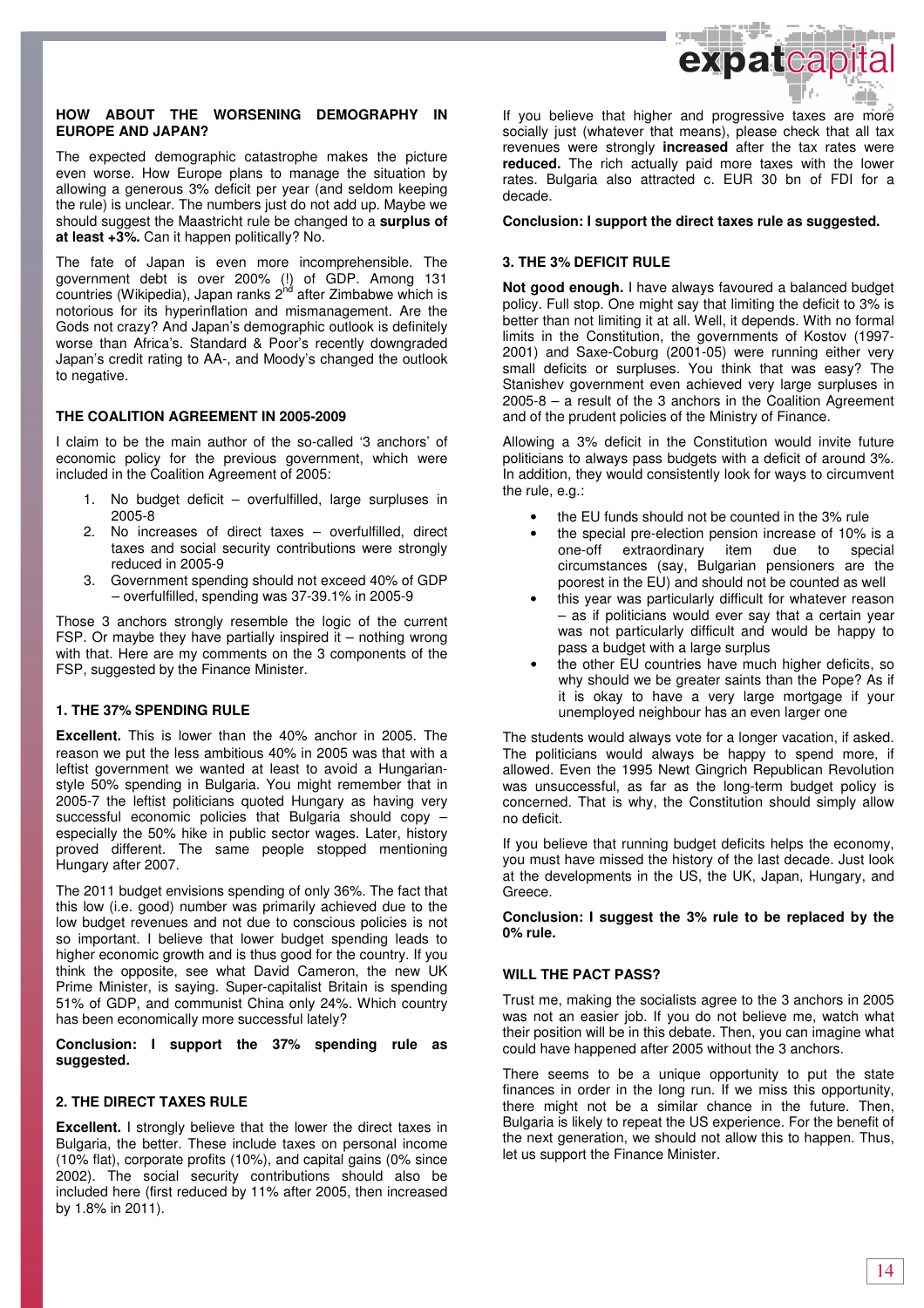## **EXPAT CAPITAL – 2010 IN NUMBERS**



## Asset Management

#### **Expat Bonds**

In 2010, the assets under management in this fund increased from BGN 112,000 to BGN 3.9 mln. The target of over +12% yield for the first 12 months of the fund's history was achieved (+12.3%), and now the performance varies between 8 and 9%. At the end of 2010, Expat Bonds ranked fifth according to its performance among 86 funds in Bulgaria: +8.37%.

## **Expat New Europe Stocks**

During the past year, the fund was one of the well performing funds in the market, and for the last 12 months it had positive yield of +3.43%. At the end of November 2010, it reached the highest quotation in its history of BGN 1,001.66 per share, and this was the first time it exceeded its nominal value.

### **Expat New Europe Properties**

Despite the hard year in the area of real estate, the fund managed to preserve its capital with a yield of a little less than zero (-0.74%) for the last 12 months. During 2010, SOFIX fell by -15.2%, BGREIT by -9.7%.

#### **Private Investment Accounts**

- $\checkmark$  45 clients with private accounts
- $\checkmark$ BGN 7.9 mln assets under management

## Advisory Deals

### **Sofia Commerce – Pawn House AD**

Re-financing of a bond issue of around EUR 1 mln. Sofia Commerce is one of the few companies which fully repaid its corporate bonds.

#### **Torn AD**

Private placement of preferred shares with a guaranteed cumulative dividend of annual 25% for 4 years. Result from the 1<sup>st</sup> stage of the capital increase – BGN 2.11 mln.

## **RFIT**

## **Expat Beta REIT**

- $\checkmark$  Focused on investments in high-quality newly finished buildings or empty plots in Bulgaria
- $\checkmark$  Listed on the BSE Sofia in 2008
- $\checkmark$  Capital increase in summer 2010 from BGN 4.34 mln to 5.14 mln, almost doubling the number of shareholders
- $\checkmark$ Zero bank debt
- $\overline{\mathcal{L}}$  Market price around the nominal value – has not fallen during the crisis
- $\checkmark$ 100% free float
- $\checkmark$ 3 concluded deals



Assets under management, BGN mln

## **Mekom AD**

- $\checkmark$  Sale of 7 mln shares in the secondary market, which increased the free float of the company from 4.58% to 18.26%
- $\checkmark$  An issue of new preferred shares with a guaranteed annual dividend of 18% for 5 years – 284,775 subscribed shares

| <b>Concluded Deals</b> |                                                 |                                                                           |                                                                   |  |  |  |  |
|------------------------|-------------------------------------------------|---------------------------------------------------------------------------|-------------------------------------------------------------------|--|--|--|--|
|                        | <b>KAMCHIA</b>                                  | <b>TSAREVO</b>                                                            | <b>VARNA</b>                                                      |  |  |  |  |
| Location               | Kamchia<br>Resort, Varna<br>Region              | Tsarevo, Burgas Region<br>- waterview property,<br>overlooking the marina | Varna City, Vinitsa<br><b>District</b>                            |  |  |  |  |
| Description            | Zoned for<br>development<br>and<br>construction | 4-storey building with 9<br>apartments                                    | A yard with a 3-storey<br>residential building with<br>Act 14     |  |  |  |  |
| Property<br>size       | 140,099 $m2$                                    | Plot – 284 m <sup>2</sup><br>Built-up area-<br>826 $m2$                   | Plot $-390$ m <sup>2</sup><br>Built-up area $-640$ m <sup>2</sup> |  |  |  |  |
| Price                  | BGN 4,096,094                                   | BGN 300,000 (186<br>EUR/ $m^2$ ; land – for free)                         | BGN 300,000 (240<br>EUR/m <sup>2</sup> ; land – for<br>free)      |  |  |  |  |